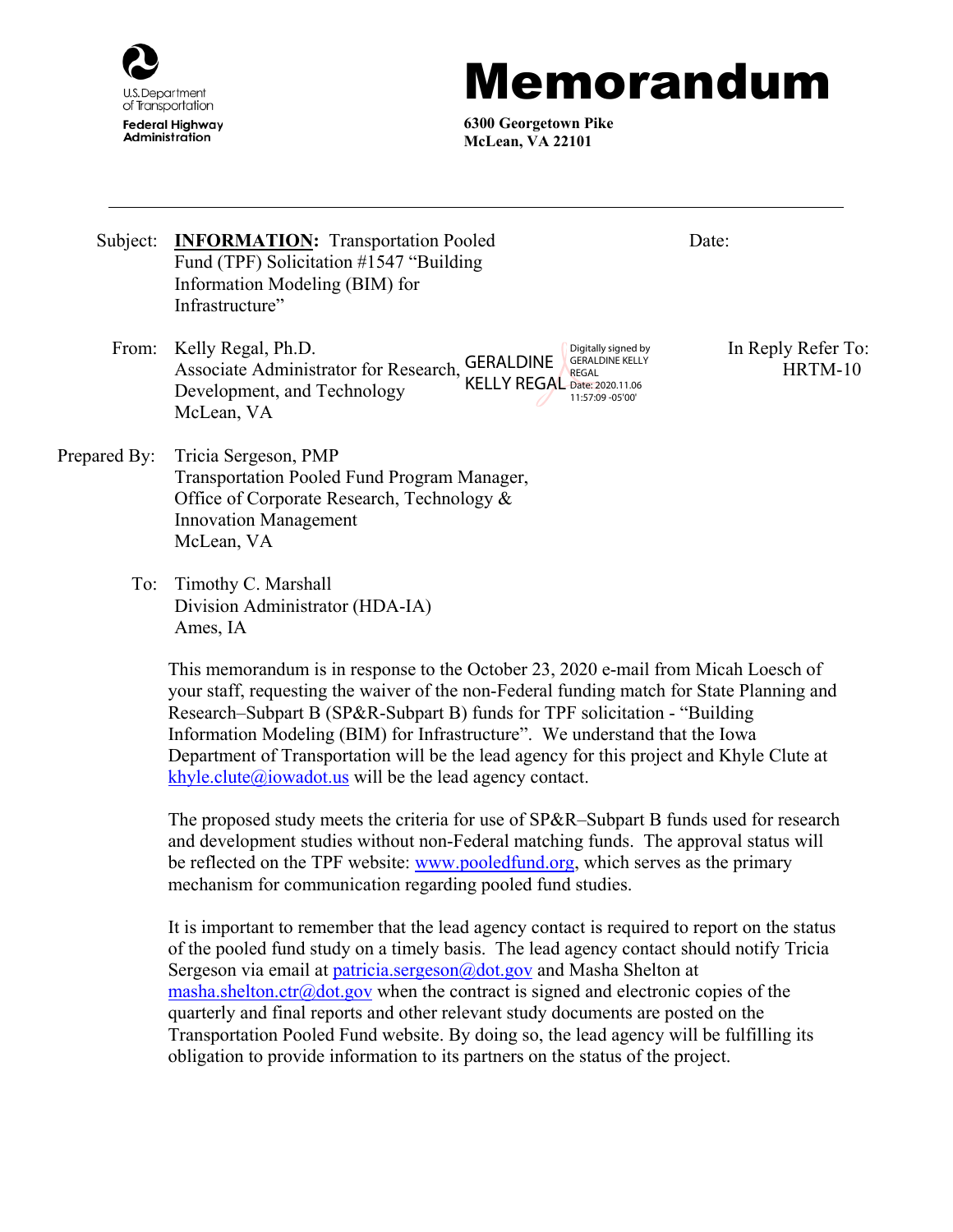Katherine Petros, Highway Research Engineer in the Office of Infrastructure Research and Development will be the Federal Highway Administration's Technical Liaison for this study. Ms. Petros can be reached via telephone at (202) 493-3154 or e-mail: [katherine.petros@dot.gov.](mailto:katherine.petros@dot.gov) We hope that Ms. Petros will have the opportunity to participate in the study activities as a technical resource to the project.

You may contact Tricia Sergeson via telephone (202) 493-3166 or email at  $particia.sergeson@dot.gov$  if you have questions or need further assistance.